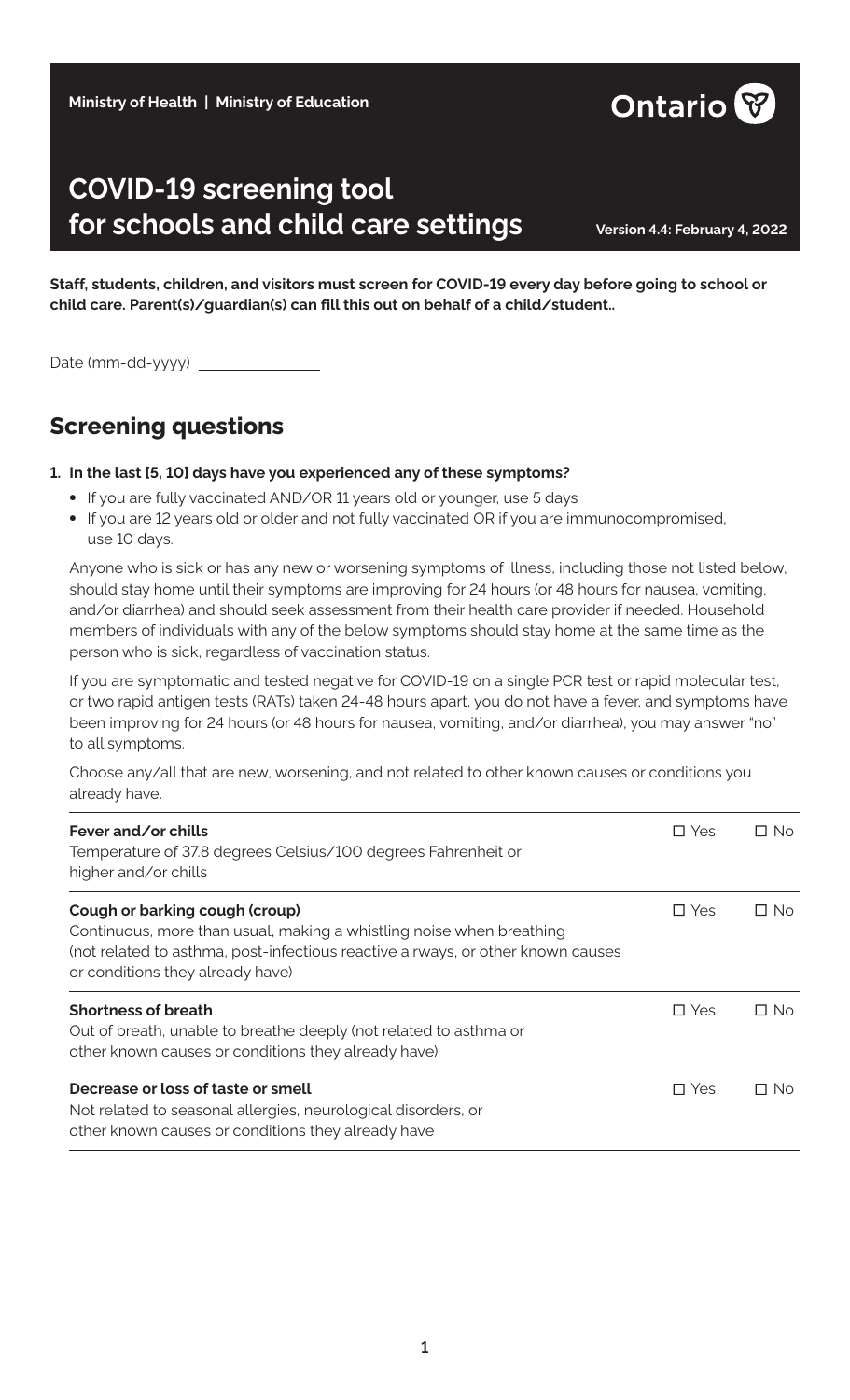#### **2. In the last [5, 10] days have you experienced any of these symptoms?**

- **•** If you are fully vaccinated AND/OR 11 years old or younger, use 5 days
- **•** If you are 12 years old or older and not fully vaccinated OR if you are immunocompromised, use 10 days.

You may select "No" to all symptoms if you tested negative for COVID-19 on a PCR test, a rapid molecular test, or two rapid antigen tests taken 24 to 48 hours apart AND you do not have a fever and your symptoms have been improving for 24 hours (48 hours if you have nausea, vomiting, and/or diarrhea).

Choose any/all that are new, worsening, and not related to other known causes or conditions you already have.

| Sore throat or difficulty swallowing<br>Painful swallowing (not related to seasonal allergies, acid reflux, or<br>other known causes or conditions you already have)                                                                                                                                                                                                                                             | $\square$ Yes | $\Box$ No    |
|------------------------------------------------------------------------------------------------------------------------------------------------------------------------------------------------------------------------------------------------------------------------------------------------------------------------------------------------------------------------------------------------------------------|---------------|--------------|
| Runny or stuffy/congested nose<br>Not related to seasonal allergies, being outside in cold weather, or<br>other known causes or conditions you already have                                                                                                                                                                                                                                                      | $\square$ Yes | $\Box$ No    |
| <b>Headache</b><br>Unusual, long-lasting (not related to tension-type headaches, chronic migraines,<br>or other known causes or conditions you already have)                                                                                                                                                                                                                                                     | $\square$ Yes | $\square$ No |
| If you received a COVID-19 and/or flu vaccination in the last 48 hours and are<br>experiencing a mild headache that only began after vaccination, select "No."                                                                                                                                                                                                                                                   |               |              |
| <b>Extreme tiredness</b><br>Unusual, fatigue, lack of energy (not related to depression, insomnia, thyroid<br>disfunction, sudden injury, or other known causes or conditions you already have)                                                                                                                                                                                                                  | $\square$ Yes | $\Box$ No    |
| If you received a COVID-19 and/or flu vaccination in the last 48 hours and are<br>experiencing mild fatigue that only began after vaccination, select "No."                                                                                                                                                                                                                                                      |               |              |
| Muscle aches or joint pain<br>If you received a COVID-19 and/or flu vaccination in the last 48 hours and<br>are experiencing mild muscle aches/joint pain that only began after vaccination,<br>select "No."                                                                                                                                                                                                     | $\square$ Yes | $\Box$ No    |
| Nausea, vomiting and/or diarrhea<br>Not related to irritable bowel syndrome, anxiety, menstrual cramps, or<br>other known causes or conditions they already have                                                                                                                                                                                                                                                 | $\square$ Yes | $\Box$ No    |
| 3. In the last [5, 10] days have you tested positive for COVID-19?<br>This includes a positive COVID-19 test result on a lab-based PCR test,<br>rapid molecular test, rapid antigen test or home-based self-testing kit.<br>If you are fully vaccinated AND/OR 11 years old or younger, use 5 days<br>If you are 12 years old or older and not fully vaccinated OR if you are<br>immunocompromised, use 10 days. | $\Box$ Yes    | $\Box$ No    |
| Select "No" if you have already completed your isolation period of [5, 10] days<br>because your symptoms started before your positive test result AND:<br>your symptoms have been improving for 24 hours (48 for nausea, vomiting,<br>and/or diarrhea) AND<br>• you do not have a fever                                                                                                                          |               |              |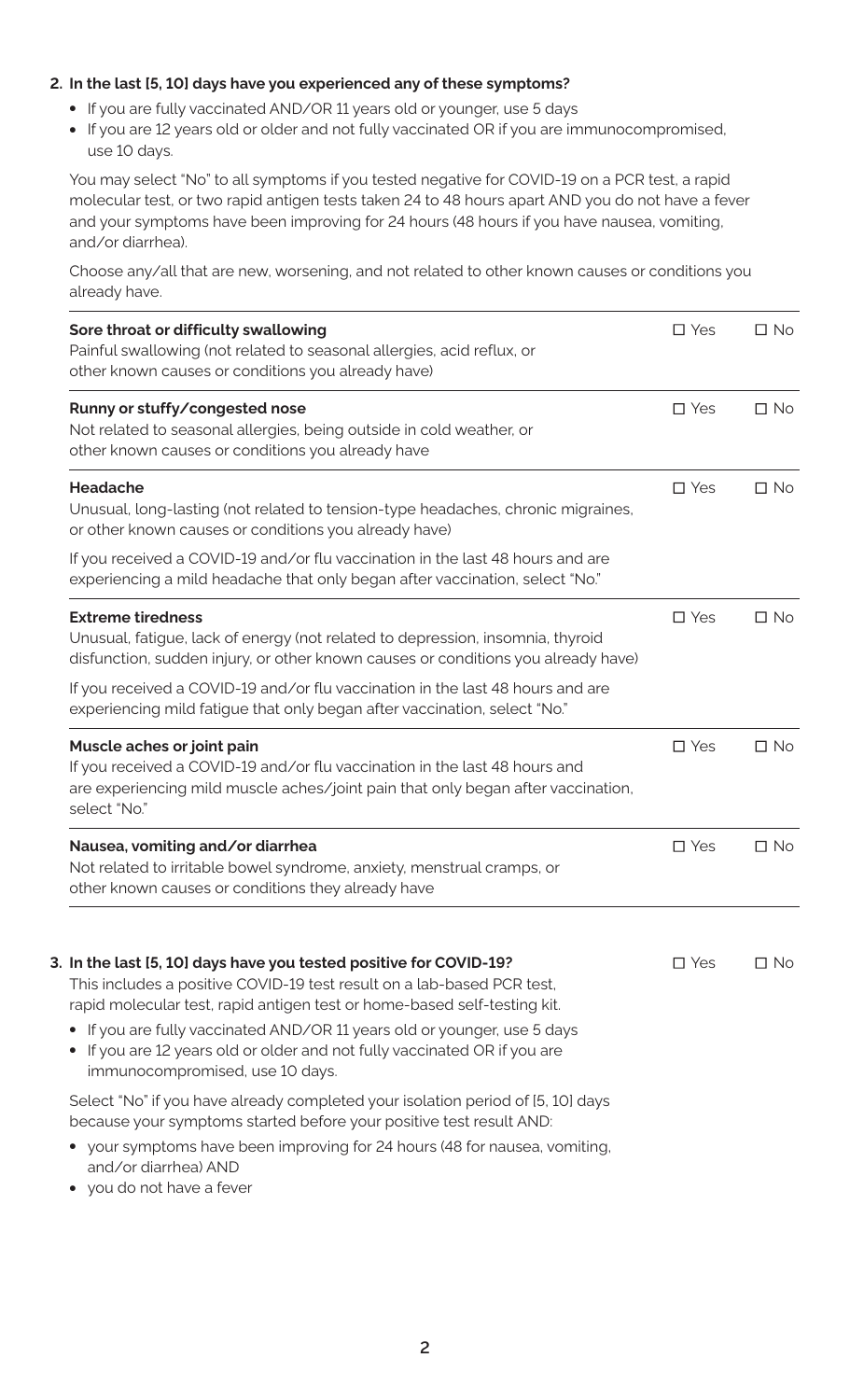| 4. Do any of the following apply?<br>You live with someone who is currently isolating because of a positive<br>$\bullet$                                                                                                                                                                                                                                                                  | $\square$ Yes | $\Box$ No |
|-------------------------------------------------------------------------------------------------------------------------------------------------------------------------------------------------------------------------------------------------------------------------------------------------------------------------------------------------------------------------------------------|---------------|-----------|
| COVID-19 test<br>• You live with someone who is currently isolating because of COVID-19<br>symptoms (any one or more symptoms from question 1 above or any two<br>or more symptoms from question 2 above)<br>• You live with someone who is waiting for COVID-19 test results                                                                                                             |               |           |
| Select "No" if you completed your isolation after testing positive in the last<br>90 days (using a rapid antigen, rapid molecular, or PCR test).                                                                                                                                                                                                                                          |               |           |
| 5. In the last [5, 10] days, have you been identified as a "close contact"<br>of someone who currently has COVID-19 or has symptoms of COVID-19<br>(any one or more symptoms from question 1 above or any two or<br>more symptoms from question 2 above)?                                                                                                                                 | $\square$ Yes | $\Box$ No |
| If you are fully vaccinated AND/OR 11 years old or younger, use 5 days<br>• If you are 12 years old or older and not fully vaccinated OR if you<br>are immunocompromised, use 10 days                                                                                                                                                                                                     |               |           |
| Select "No" if any of the following apply:                                                                                                                                                                                                                                                                                                                                                |               |           |
| • You are fully vaccinated, not immunocompromised, and you do not<br>live with the person who has COVID-19<br>You completed your isolation after testing positive in the last 90 days<br>$\bullet$<br>(using a rapid antigen, rapid molecular, or PCR test)<br>• Contact with the person who has COVID-19 or symptoms of COVID-19<br>only occurred within a school or child care setting. |               |           |
| Note: Given the multiple protective strategies in place, contacts who are<br>only exposed at school or child care are not generally considered close<br>contacts requiring isolation                                                                                                                                                                                                      |               |           |
| 6. Has a doctor, health care provider, or public health unit told you that<br>you should currently be isolating (staying at home)?<br>This can be because of an outbreak or contact tracing.                                                                                                                                                                                              | $\square$ Yes | $\Box$ No |
| 7. Do any of the following apply?                                                                                                                                                                                                                                                                                                                                                         | $\square$ Yes | $\Box$ No |
| In the last 14 days, you travelled outside of Canada and were told<br>$\bullet$<br>to quarantine.<br>In the last 14 days, you travelled outside of Canada and were told<br>$\bullet$<br>to not attend school/child care.                                                                                                                                                                  |               |           |
| In the last 14 days, someone you live with returned from travelling outside<br>$\bullet$<br>of Canada and is isolating while awaiting results of a COVID-19 test.                                                                                                                                                                                                                         |               |           |

## **Results of screening questions**

**If you answered "YES" to ANY question, you cannot go to school or child care. Contact your school/child care provider to let them know that you will not be attending school today. See below for isolation and testing requirements.** 

### **NOTE: When the option of [5, 10] days is listed:**

- **•** If you are fully vaccinated AND/OR 11 years old or younger, use 5 days
- **•** If you are 12 years old or older and not fully vaccinated OR if you are immunocompromised, use 10 days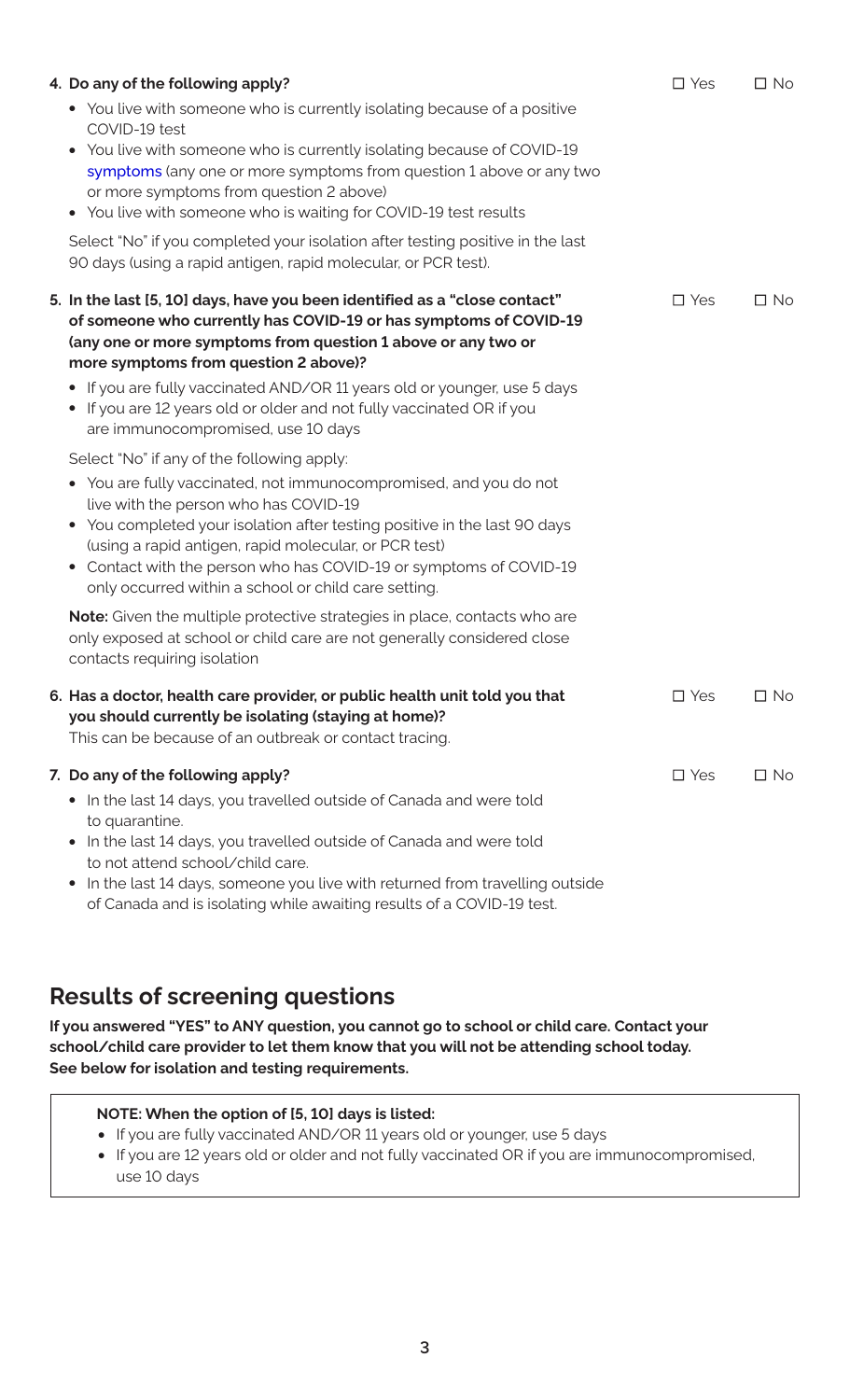#### **If you answered "YES" to any of the symptoms listed under question 1, do not go to school or child care.**

- **•** You must isolate (stay home) and not leave except to get tested or for a medical emergency.
- **•** If you are not tested, you must isolate for [5, 10] days from when symptoms started and stay in isolation until your symptoms have been improving for 24 hours (or 48 hours after nausea, vomiting and/or diarrhea symptoms), and you do not have a fever, whichever is longest.
	- When determining your isolation period, the day your symptoms began is day 0. For example, for those isolating 5 days, if you develop symptoms on Saturday (day 0), you can return to school on Friday (day 6).
- **•** If testing is available:
	- If a single PCR test, rapid molecular test, or rapid antigen test is positive, you should follow
	- the guidance above for "if you are not tested" and isolate for [5, 10] days.<br>■ If a single PCR or rapid molecular test is negative or two rapid antigen tests collected 24-48 hours apart are both negative, you may return to school/child care when your symptom(s) have been improving for at least 24 hours (48 hours for nausea, vomiting and/or diarrhea) and you do not have a fever.
- **•** Household members must stay home at the same time as you, whether they are fully vaccinated or not, unless they tested positive for COVID-19 in the past 90 days and have already completed their isolation.

#### **If you answered "YES" to any of the symptoms listed under question 2, do not go to school or child care.**

- **•** If you have experienced **only one** of these symptoms in the last [5, 10] days you must stay home until the symptom has been improving for at least 24 hours (48 hours for nausea, vomiting and/or diarrhea). A negative test result is not required for return to school/child care.
	- If you have been identified as a "close contact" of someone with COVID-19 in the last 10 days, even if you are fully vaccinated and the contact was not living with you, it is more likely that you have a COVID-19 infection. You must isolate for [5, 10] days and until you do not have a fever and your symptoms have been improving for at least 24 hours (48 hours for nausea, vomiting, and/or diarrhea).
- **•** If you have experienced **two or more** of these symptoms in the last [5, 10] days you must stay home.
	- If you are not tested, you must isolate for [5, 10] days from when symptoms started and stay in isolation until your symptoms have been improving for 24 hours (48 hours for nausea, vomiting and/or diarrhea), whichever is longest.<br>■ If testing is available:
	- - **\*** If a single PCR test, rapid molecular test, or rapid antigen test is positive, you should follow the guidance above for "if you are not tested" and isolate [5, 10] days.
	- **\*** If a single PCR test, rapid molecular test, or two rapid antigen tests collected 24-48 hours apart are both negative, you may return to school/child care when your symptoms have been improving for at least 24 hours (48 hours for nausea, vomiting and/or diarrhea) and you do not have a fever.<br>■ Household members must stay home at the same time as you, whether they are fully
	- vaccinated or not, unless they tested positive for COVID-19 in the past 90 days and have already completed their isolation.

**NOTE:** If you also answered "YES" to question 1, follow question 1 guidance for next steps.

#### **If you answered "YES" to question 3, do not go to school or child care**

- **•** You must isolate (stay home) and only leave for a medical emergency.
- **•** You must isolate for [5, 10] days from when symptoms started or from when you tested positive for COVID-19 (whichever was first) and stay in isolation until your symptoms have been improving for 24 hours (or 48 hours after nausea, vomiting and/or diarrhea symptoms) and you do not have a fever, whichever is longest.